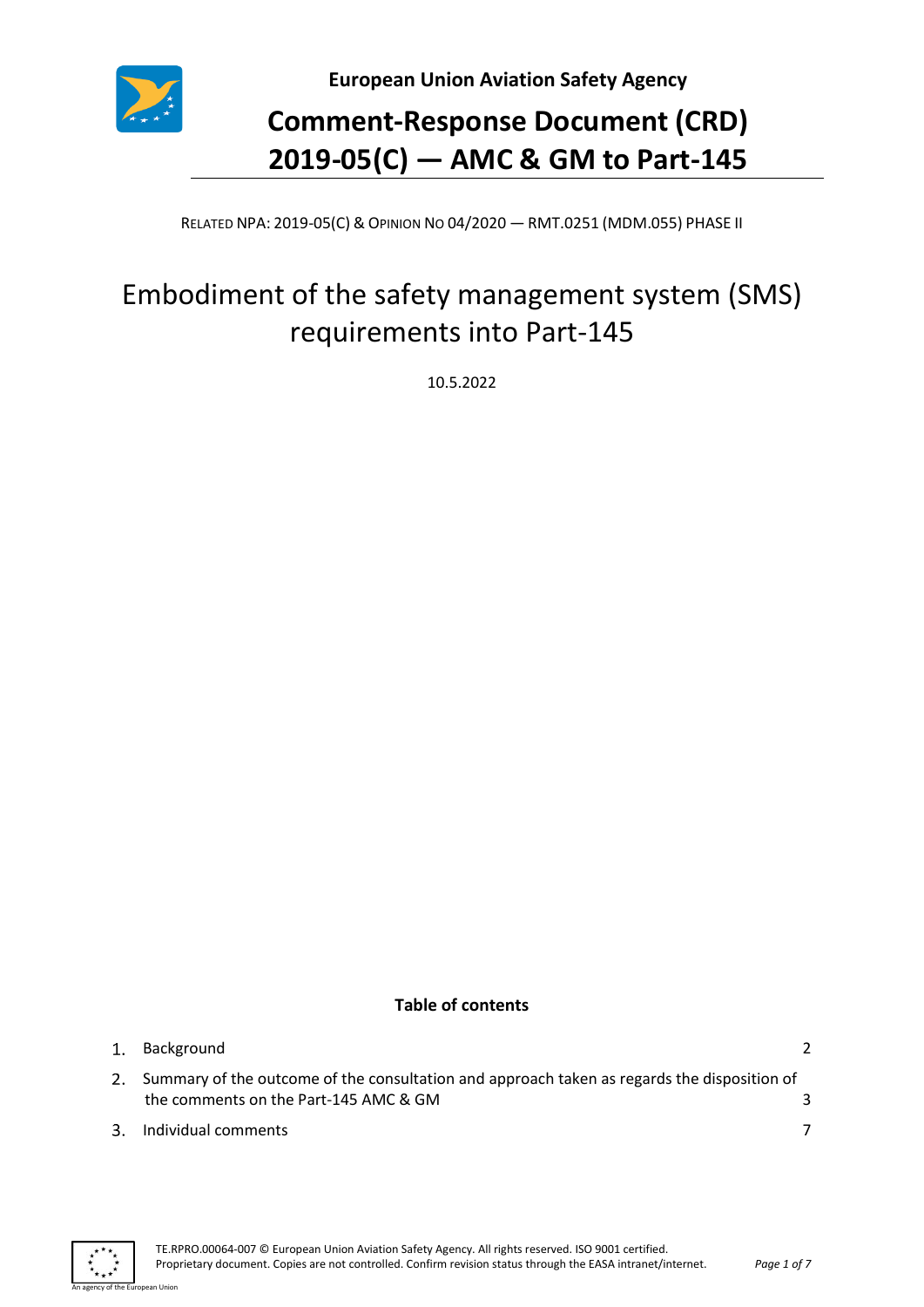#### <span id="page-1-0"></span> $\mathbf{1}$ . **Background**

In relation to RMT.0251 (MDM.055) Phase II (Embodiment of the safety management system (SMS) requirements into Part 21 and Part-145), the NPA was arranged in 2019 in 3 sub-NPAs as follows:

- Sub-NPA 2019-05(A) for general consideration;
- Sub-NPA 2019-05(B) for Part 21 (amendments to Regulation (EU) No 748/2012 and the associated AMC & GM); and
- Sub-NPA 2019-05(C) for Part-145 (amendments to Regulation (EU) No 1321/2014 and the associated AMC & GM).

This NPA was published on 17 April 2019 and was subject to a public consultation until 6 September 2019.

On 19 December 2021 the Agency issued Opinion No 04/2020 together with CRD 2019-05 that addresses the comments related to the amendments to the Regulation as proposed in NPA 2019-05.

This CRD 2019-05(C) now intends to address the NPA comments related to the amendments to the AMC & GM as proposed in Sub-NPA 2019-05(C), i.e. the amendments to the Part-145 AMC & GM.

A CRD 2019-05(B) will also be published for the NPA comments related to the amendments to the AMC & GM amendments proposed in Sub-NPA 2019-05(B), i.e. the amendments to the Part 21 AMC & GM.

Note: Opinion No 04/2020 resulted in the adoption of [Regulation \(EU\) 2021/1963](https://www.easa.europa.eu/document-library/regulations/commission-implementing-regulation-eu-20211963) amending the Continuing Airworthiness Regulation (Regulation (EU) No 1321/2014).

On initial airworthiness side (Part 21), the Opinion resulted in the adoption of:

- [Commission Delegated Regulation \(EU\) 2022/201](https://eur-lex.europa.eu/legal-content/EN/AUTO/?uri=uriserv:OJ.L_.2022.033.01.0007.01.ENG&toc=OJ:L:2022:033:FULL)
- [Commission Implementing Regulation \(EU\) 2022/203](https://eur-lex.europa.eu/legal-content/EN/AUTO/?uri=uriserv:OJ.L_.2022.033.01.0046.01.ENG&toc=OJ:L:2022:033:FULL)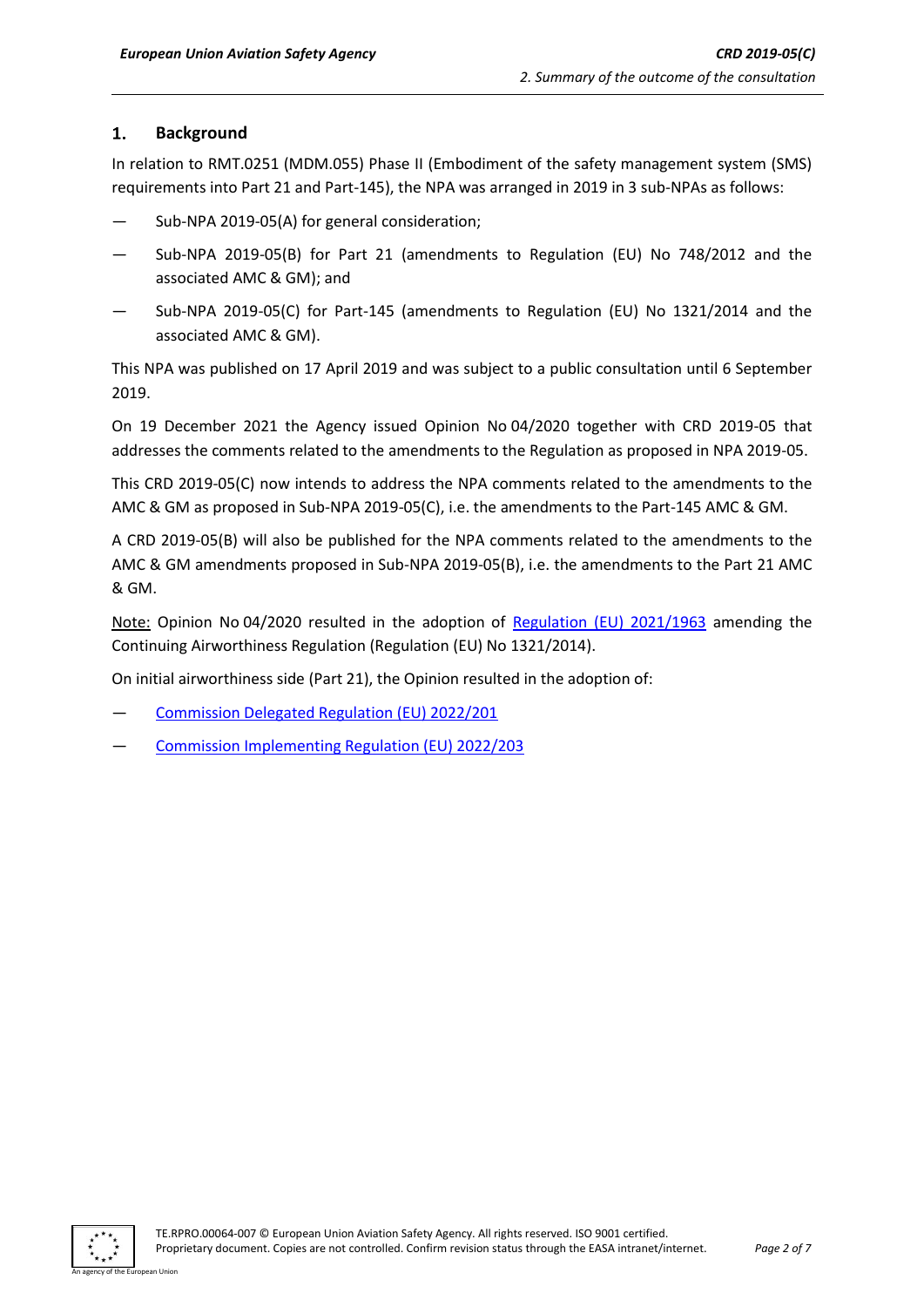#### <span id="page-2-0"></span> $2.$ **Summary of the outcome of the consultation and approach taken as regards the disposition of the comments on the Part-145 AMC & GM**

As regards Sub-NPA 2019-05(C), 467 comments were related to the AMC & GM, 13.5 % of which were duplicated comments. These comments can be consulted in Appendix 6.3 to CRD 2019-05.

An additional 40 comments on the AMC & GM by the Human Factor Collaborative Analysis Group (HFCAG) were received after the deadline of the consultation; they have also been taken into consideration in the rulemaking effort.

Similar to the approach taken with CRD 2019-05, due to this high number of comments, the decision has been made to summarise and group the comments and their response for CRD 2019-05(C).

Therefore, this CRD will provide a summary of the comments received on Sub-NPA 2019-05(C), limited to the AMC & GM. This CRD text has been developed by EASA, based on the review of these comments and the input of the RMT.0251 Phase II Focused Consultation Group (FCG) — the same group which was consulted for the development of the NPA. The FCG was composed of experts from industry and national competent authorities.

In order to review the comments to the Part-145 AMC & GM proposed in Sub-NPA 2019-05(C), these comments were clustered by topics, and various groups composed of selected members of the FCG and EASA were created to review the relevant comments. Two of these groups (AltMoC and Findings/observations) also considered the commentsto the Part-21 AMC & GM proposed in Sub-NPA 2019-05(B) because the topics were affecting equally both domains (Part 21 and Part-145).

The groups created were the following:

- 'Technical' (maintenance related) (TEC): 3 meetings held on 17.03.2021, 05.05.2021 and 02.06.2021;
- 'Safety Management' (SM): 3 meetings held on 24.03.2021, 12.05.2021 and 09.06.2021;
- 'Organisation Requirement' (OR): 3 meetings held on 14.04.2021, 19.05.2021 and 16.06.2021;
- 'Authority Requirements' (AR): 3 meetings held on 22.04.2021, 26.05.2021 and 30.06.2021;
- 'Alternative means of compliance' (AltMoC): 9 meetings held on 12.04.2021, 07.05.2021, 14.10.2021, 05.11.2021, 16.11.2021, 03.12.2021, 24.01.2022, 10.02.2022 and 16.02.2022.
- 'Findings and observations': 9 meetings held on 26.03.2021, 20.04.2021, 21.05.2021, 10.06.2021, 21.06.2021, 20.10.2021, 10.11.2021, 26.12.2021 and 20.01.2022

These meetings aimed to prepare the ED Decision 2022/011/R amending the Part-145 AMC & GM.

Following the completion of the series of web-meetings, the resulting proposed amendments to the Part-145 AMC & GM were shared (finding, observation and AltMoC AMC & GM excluded) with the entire FCG for a final consultation that occurred between 04.11.2021 and 03.12.2021. 191 comments were received from this consultation, from 6 commenters of the FCG. Most of these comments were used to clarify and refine the final text of this ED Decision. A few comments were found outside the scope of the RMT (e.g. role of the support staff) and were not accepted.

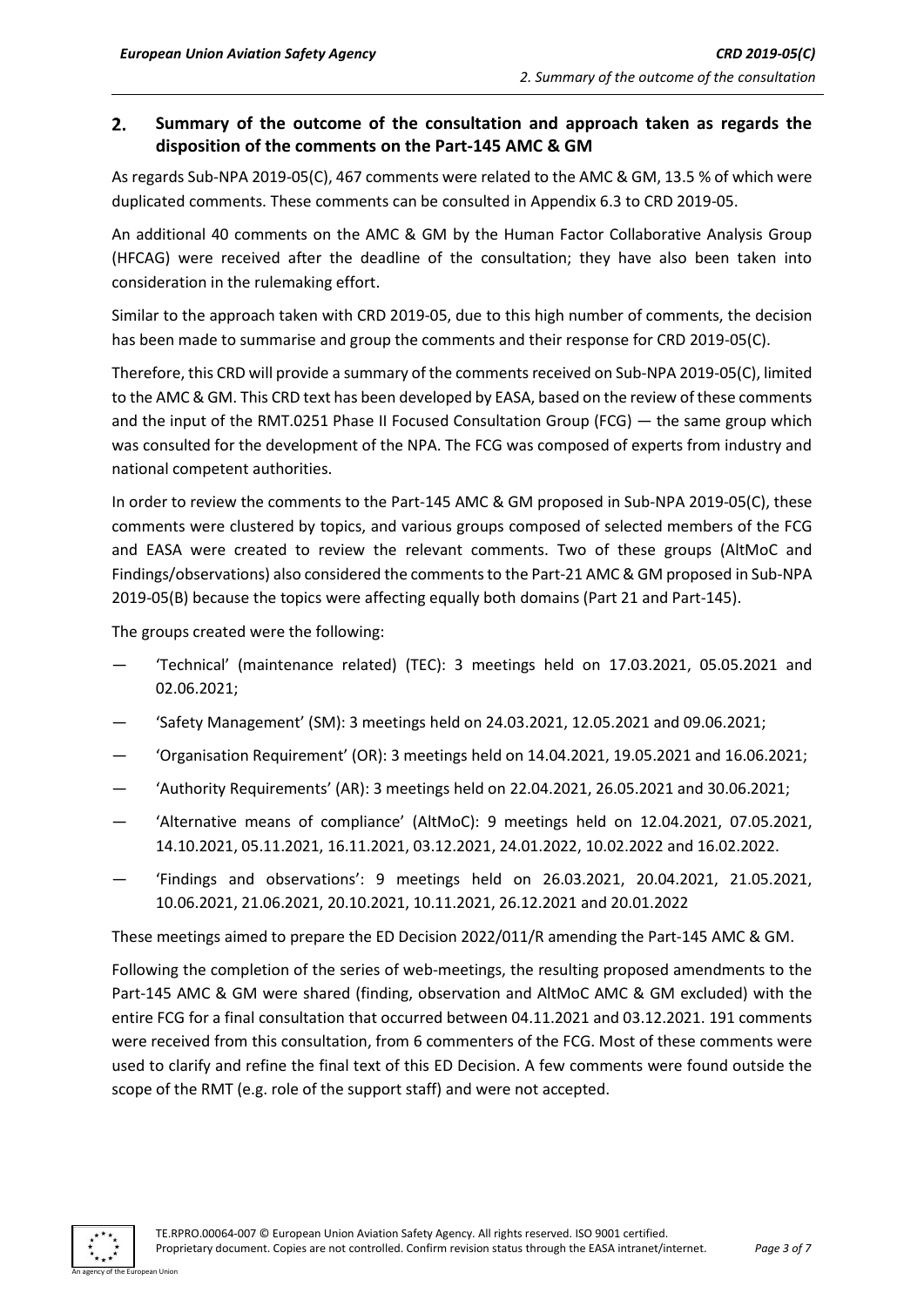### Summary of comments and dispositions under the 'TEC' group (technical topics)

Several comments were made on AMC1 145.A.10, in particular on the definition (and examples, and related provisions) of 'line maintenance' and 'base maintenance' (e.g. comments #835, #836, #1053, #286). The group spent significant time to review the definition and the AMC in general, trying to better fit it in the context of SMS and avoid confusion with the pre-flight inspection, while keeping certain flexibility. The group also introduced a provision for the organisation to develop a procedure determining whether the task(s) to be carried out fall under line maintenance or base maintenance.

Several comments related to AMC1 145.A.45(e) on the development of maintenance jobcards were reviewed (e.g. comment #347), also in view of the proposed amendment to the Regulation which introduced the notion of 'long maintenance task' in point 145.A.45(e). The discussion held during the development of the Opinion on the consideration of human factors in the development of jobcards was also taken into account.

Many comments were expressed on AMC1 145.A.70(a) and GM1 145.A.70 related to the content and purpose of the maintenance organisation exposition (MOE) (e.g. comments #500, #501, #502, #503, #504, #505 #227, #443, #8, #1064). The group spent significant time to review the content of the MOE trying at the same time to complement what could be missing, to clarify the intent of certain chapters while trying not to disrupt the general outline.

### Summary of comments and dispositions under the 'SM' group (safety management topics)

A significant number of comments were made on the fatigue-related AMC & GM proposed in the NPA (e.g. comments #838, #71, #994, #1065, #430, #221, #353, #355, #661, #839, #357, #355, #884, #432, #775, #223, #358, #882, #158, #1065, #431). The main concerns expressed were about the reference to EU legislation on working time, the reference to ICAO Doc 9824, the way the mitigations are developed and the notion of 'fatigue risk management' (FRM).

The group reviewed the comments and the related AMC & GM having in mind that 'fatigue' is one element (amongst others) to be addressed by the organisation's management system, in particular during the activities of planning and when such organisation is prone to fatigue issues (which may not concern all maintenance organisations). The term 'fatigue risk management (system)', implying a system parallel to that of the organisation management system, should hence be avoided.

The group heavily reworked the proposed AMC1 145.A.47(b) on 'fatigue', withdrew GM1 145.A.47(b) as proposed in the NPA and created new GM instead, providing guidance on how to consider 'fatigue' in the planning of maintenance. The text was simplified and made more proportional. Focus was put on the objectives to be achieved when establishing the working shifts.

Several comments were expressed on the proposed GM1 145.A.200, which is a high-level GM describing the origin and objective of an organisation's management system (e.g. comments #117, #590, #536, #236, #113, #590, #591). The group reviewed the comments and made several amendments for clarity.

Several comments were expressed on the proposed AMC1 145.A.200(a)(3) describing the safety management key processes (e.g. comments #9, #542, #543, #545, #547, #592, #238, #1011). The group reviewed the comments and made several amendments to the AMC for clarity in particular to the paragraphs related to hazard identification and management of change.

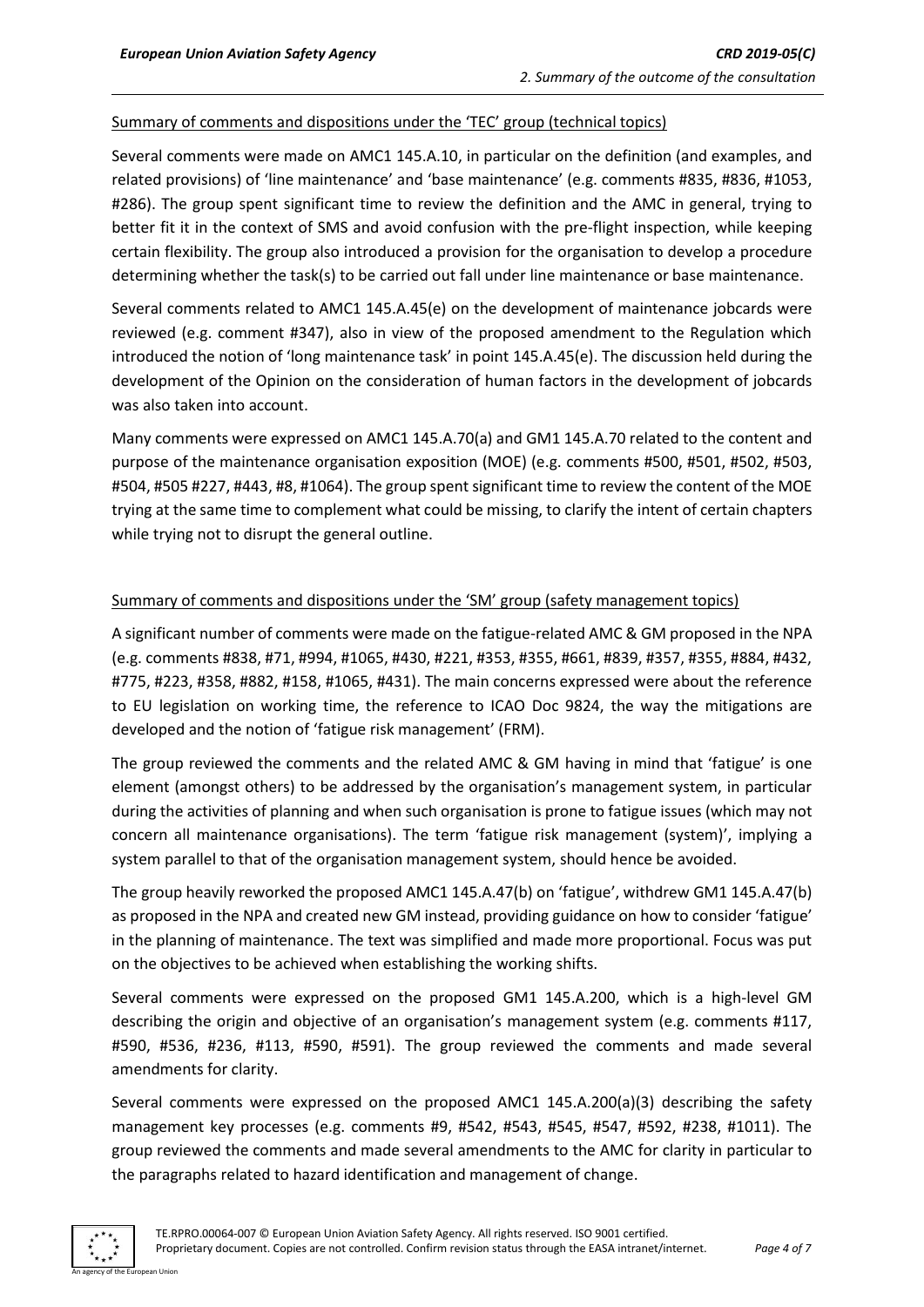### Summary of comments and dispositions under the 'OR' group (organisation requirement)

A significant number of comments were expressed on AMC1 145.A.30(cc) which relates to the knowledge, background and experience of the nominated persons (e.g. comments #48, #67, #132, #215, #309, #414, #310, #414, #415, #416). Most of these comments expressed the point of view that the criteria laid down in the draft AMC were too strict and would limit the number of nominated persons candidates meeting these criteria, in particular for small and medium-sized enterprises (SMEs).

The group reviewed the comments and discussed the topic in detail. In particular, it was acknowledged that there is no such AMC  $-$  with such criteria  $-$  in the air operations domain (Regulation (EU) 965/2012). But the group considered that the establishment of a minimum set of criteria for the knowledge, background and experience of nominated persons, is an essential element in the safety of the continuing airworthiness domain, and in particular for Part-145 organisations which represent the highest standard of maintenance organisation. Having said that, several alleviations were introduced into the initial text; for example, with the introduction of the notion of 'technical degree' (as an alternative to 'engineering degree'), or reducing the additional experience from 5 years to 2 years as an alternative to the degree. The group also developed specific provisions addressing the case where the candidate safety manager or compliance monitoring manager also holds a similar position under a certificate within the scope of Regulation (EU) 2018/1139. The opening sentence was also amended to become applicable to future nominated persons only, such that nominated persons in duty when the regulation becomes applicable would not need considering that AMC.

Several comments were also made on AMC1 145.A.75(b) which relates to subcontracting (e.g. comments #513, #514, #515, #516). The text of that AMC was thoroughly reviewed for clarity and also with the intent of better reflecting the current situation, practice and examples.

As explained in CRD 2019-05, one association had a major concern (ref. comments #1030, #1031, #1032) in relation to the fact that changes of nominated persons would require a prior approval. New GM (GM1 145.A.85(a)(2)) was developed by the group to explain that deputies would ensure business continuity during the approval process of the new nominated person.

#### Summary of comments and dispositions under the 'AR' group (authority requirement)

The group reviewed AMC1 145.B.305(c) and AMC2 145.B.305(c) related to the oversight planning cycle, which had been commented by a competent authority (e.g. comment #135). The discussion resulted in adding the 'organisation set-up' as an element for consideration in determining the cycle and defining the oversight programme. The group also agreed to remove the provision stating that the interval between two audits for a particular process should not exceed the interval of the applicable oversight planning cycle: that provision was considered to be unnecessarily restrictive in the context of the risk-based oversight, considering also that the competent authority shall completely verify compliance of the organisation with the Regulation during the oversight cycle anyway.

The group also introduced a new AMC (AMC 145.B.330(e)) providing provisions for the competent authority as to how they should handle the changes not requiring prior approval.

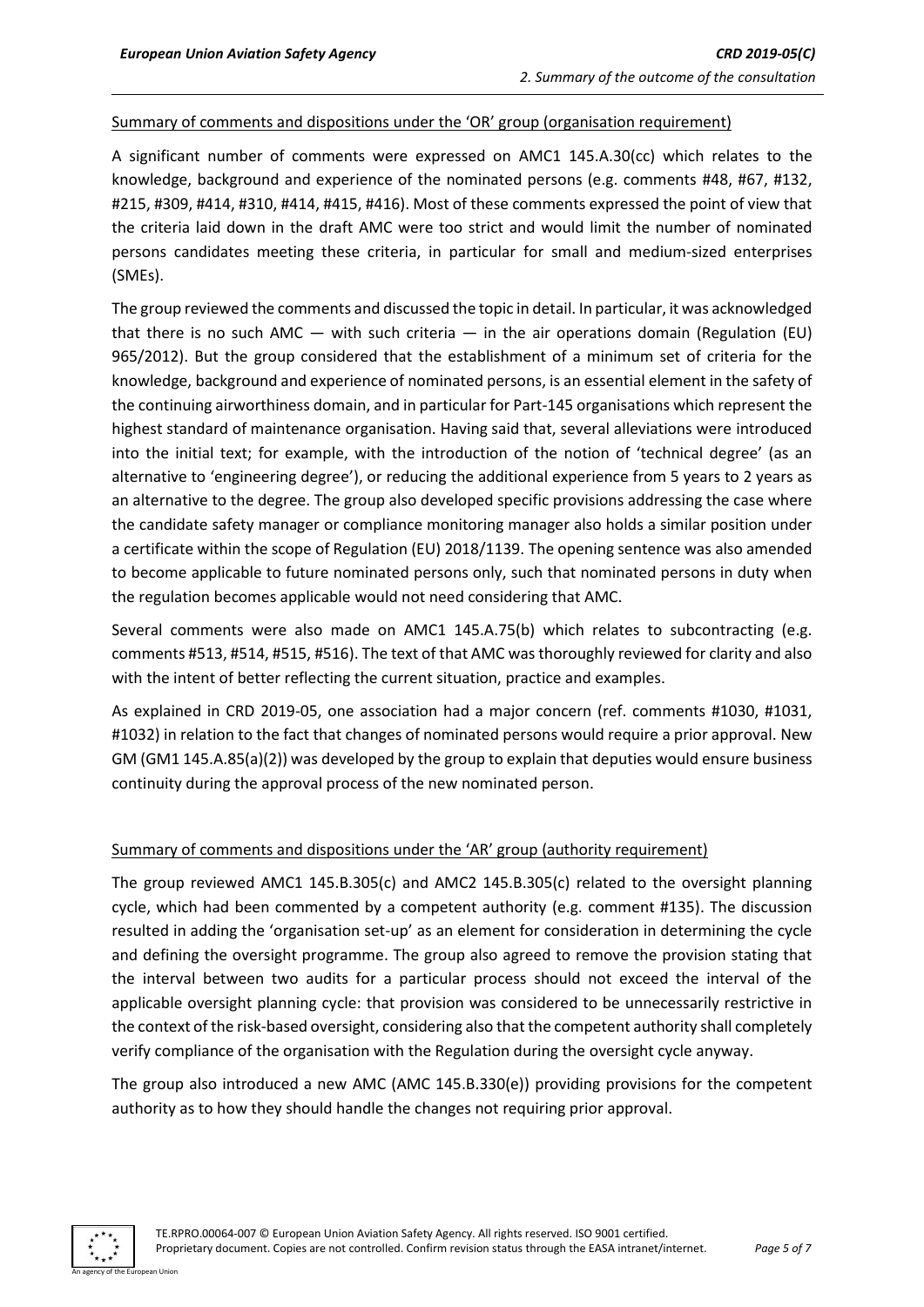#### Summary of comments and dispositions under the 'AltMoC' group (Alternative means of compliance)

As explained in CRD 2019-05, because of a high number of comments raised on the amendments to the regulation points as proposed in the NPA 2019-05 addressing AltMoC, EASA organised an ad hoc webinar on 26 October 2020 with the FCG experts to explain the background and rationale behind the AltMoC provisions being kept in Opinion No 04/2020.

Based on these principles, and based on the text adopted through Regulation (EU) 2021/1963, the 'AltMoC' group reviewed the entire set of AMC & GM proposed in the NPA, and their comments, in order to clarify the intent, benefit and scope of the AltMoC.

The new AltMoC-related AMC & GM developed by the group (in Section A and Section B) clarify what an AltMoC is, who can propose them, what the process requires and how an organisation can benefit from them. The material also indicates examples of issues not requiring AltMoC. Due consideration was given to the differences between AltMoC proposed by organisations and AltMoC issed by competent authoirties.

### Summary of comments and dispositions under the 'Findings and Observations' group for Part-145

As explained in CRD 2019-05, the amendments to the Regulation proposed in NPA 2019-05 in relation to 'findings' had raised numerous comments. Following the publication of Opinion No 04/2020, the group reviewed AMC1 145.A.95 as proposed in the NPA to clarify the expected steps an organisation should take (including the corrective action plan) upon receipt of a finding. The group also amended the proposed GM1 145.A.95 on root cause analysis for simplification (point (c) on organisation 'system description' was deleted), and deleted GM1 145.B.350(b);(c) as proposed in the NPA, which was originally based on the current AMC 145.B.50(a).

Instead, the group developed the new GM1 145.B.350(f) to explain the difference between a 'level 2 finding' and an 'observation', and created the new AMC1 145.A.95(f) to provide provisions as to how an organisation should pay 'due consideration' to observations.